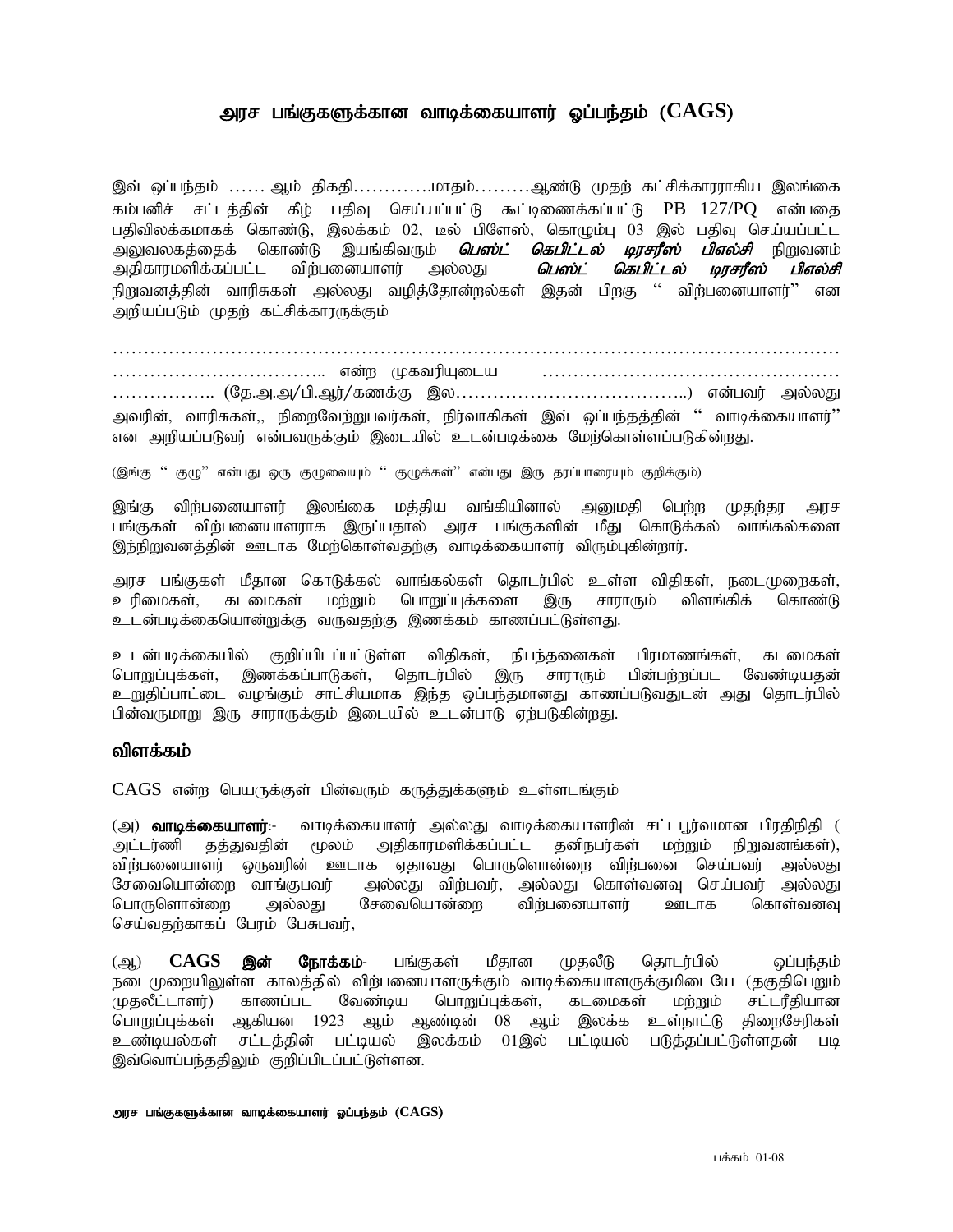(இ) **திறைசேரி உண்டியல்கள் / முறிகள்**: 1937 ஆண்டு 07 ஆம் இலக்க பங்குகள் சட்டத்தின் (திருத்தப்பட்ட) அடிப்படையில் பதிவு செய்யப்பட்ட பங்குகளாக வழங்கப்பட்டு இலங்கை<br>அரசாங்கத்தினால் கடன் பெற்றுக் கொள்ளும் உபகாணங்களாகும். மத்திய வங்கியின் அரசாங்கத்தினால் கடன் பெற்றுக் கொள்ளும் உபகரணங்களாகும். மத்திய பொதுப்படுகடன் திணைக்களம் அரசாங்கக்கின் முகவராக செயர்பட்டு கிரைசேரி உண்டியல்களையும் திறைசேரி முறிகளையும் வழங்கும்.

## $(2)$  திறைசேரி உண்டியல்கள் மற்றும் முறிகள் மீது முதலீடு செய்ய தகுதி பெறுபவர்கள்:-

- இலங்கையின் பிரஜைகள்
- இலங்கையில் கூட்டிணைக்கப்பட்ட கம்பனிகள்
- வெளிநாட்டு நிதிகள், பிராந்திய நிதிகள், மற்றும் பரஸ்பர நிதிகள்
- $\bullet$  நாட்டிற்கு வெளியே பதிவு செய்யப்பட்டுள்ள நிறுவனங்கள்
- வெளிநாட்டுப் பிரஜைகள்
- nih (தொடர்புடைய பிரமாணங்கள் மற்றும் விதிகளின் அடிப்படையில் அரசாங்கத்தின்<br>முறிகள் மற்றும் உண்டியல்களை கொள்வனவு செய்யக்கூடிய  $\mu$ ரிகள் மர்றும் உண்டியல்களை கொள்வனவு செய்யக்கூடிய அதிகாரமளிக்கப்பட்டுள்ள ஏனைய வகுதியினர்.

(ஊ) **வர்த்தக திகதி**: பங்கொன்றை வாங்கும் அல்லது விர்பனை செய்யப்படும் திகதி வர்த்தக திகதியாகக் கணிக்கப்படும். பங்குக்கான கொள்வனவுக் கட்டளை கிடைத்தவுடன் சந்தையில் பரிமாற்றம் செய்யப்படும் திகதியாகும்.

(எ) **தீர்வுத் திகதி / மதிப்புத் திகதி**: வர்த்தகம் நடைபெற்ற திகதியிலேயே வாடிக்கையாளருக்கும் விர்பனையாளருக்கும் இடையில் கொடுக்கல் வாங்கல் தீர்வு செய்யப்படல் வேண்டும். அதாவது எமுக்குப் பங்குப் பக்கிாங்களைச் (Scripless Securities) வமங்கிய விர்பனையாளருக்கு கொடுப்பனவு தீர்வு செய்யப்படும் தினமாகும்.

(ஏ) எழுத்துப் பத்திரங்கள் / பங்குப் பத்திரங்கள்: பங்குகள் வழங்கும் போது சான்றிதழ் ஒன்று இல்லாமல் தரவு நிரப்புப் பத்திரத்திலேயே வழங்கப்படும். ஆரம்பத்தில் திறைசேரி உண்டியல்களும் முறிகளும் எழுத்துப் பத்திரங்கள் ஊடாகவே வழங்கப்படும். சந்தையில் ஆரம்பமட்ட மற்றும் இரண்டாம் மட்டத்தில் எழுத்துப் பத்திரங்களின் ஊடாக கொடுக்கல்-வாங்களைச் செயர்படுத்த கணனி மயப்படுத்தப்பட்ட மத்திய சேமிப்பு மர்றும் தீர்வுகள் முறையொன்று அமைக்கப்பட்டுள்ளது. கொடுப்பனவுகள் இலக்ரோனிக் முறைமையின் ஊடாக தீர்வு செய்வதற்கு ஏற்பாடு செய்யப்பட்டுள்ள முறைமையினை '' ஸ்க்ரிப்ட்லெஸ் செகியுரிடீஸ் சென்டில்மன்ட் சிஸ்டம்'' (SSSS) என அழைக்கப்படுகின்றது. குறித்த (SSSS) மற்றும் மத்திய சேமிப்பு முறைமை (CDS) இரண்டையும் சேர்த்து ''லங்கா சேகுறுஉ'' (Lanka Secure) என அழைக்கப்படுகின்றது.

## 4. பிரதிநிதித்துவம், உத்தரவாதங்கள் மற்றும் நிபந்தனைகள

இங்கு குறிப்பிடப்படும் பொதுவான விதிகளானது வாடிக்கையாளருக்கும் விற்பனையாளருக்கும் இடையில் கொடுக்கல் வாங்கல்களில் போது பிரயோகிக்கப்படும். மேலும் குறித்த கொடுக்கல் வாங்கல்களின் போது விஷேட விதிகளும் பிரயோகிக்கப்படலாம். அவ்வேளை அவ்விஷேட விதிகளானது முரண்பாடுகள் ஏற்படும் வேளை பொது விதிகளையும் விஞ்சி ஆதிக்கம் செலுத்தும்.

### 1. அதிகாரம்

(அ) விந்பனையாளர், விஷேட நிபந்தனைகள் மற்றும் விதிமுறைகளுக்கமைய வாடிக்கையாளர் நலன் கருதி அவர் பெயரில், கணக்குகளை திறக்கவும், பராமரிக்கவும்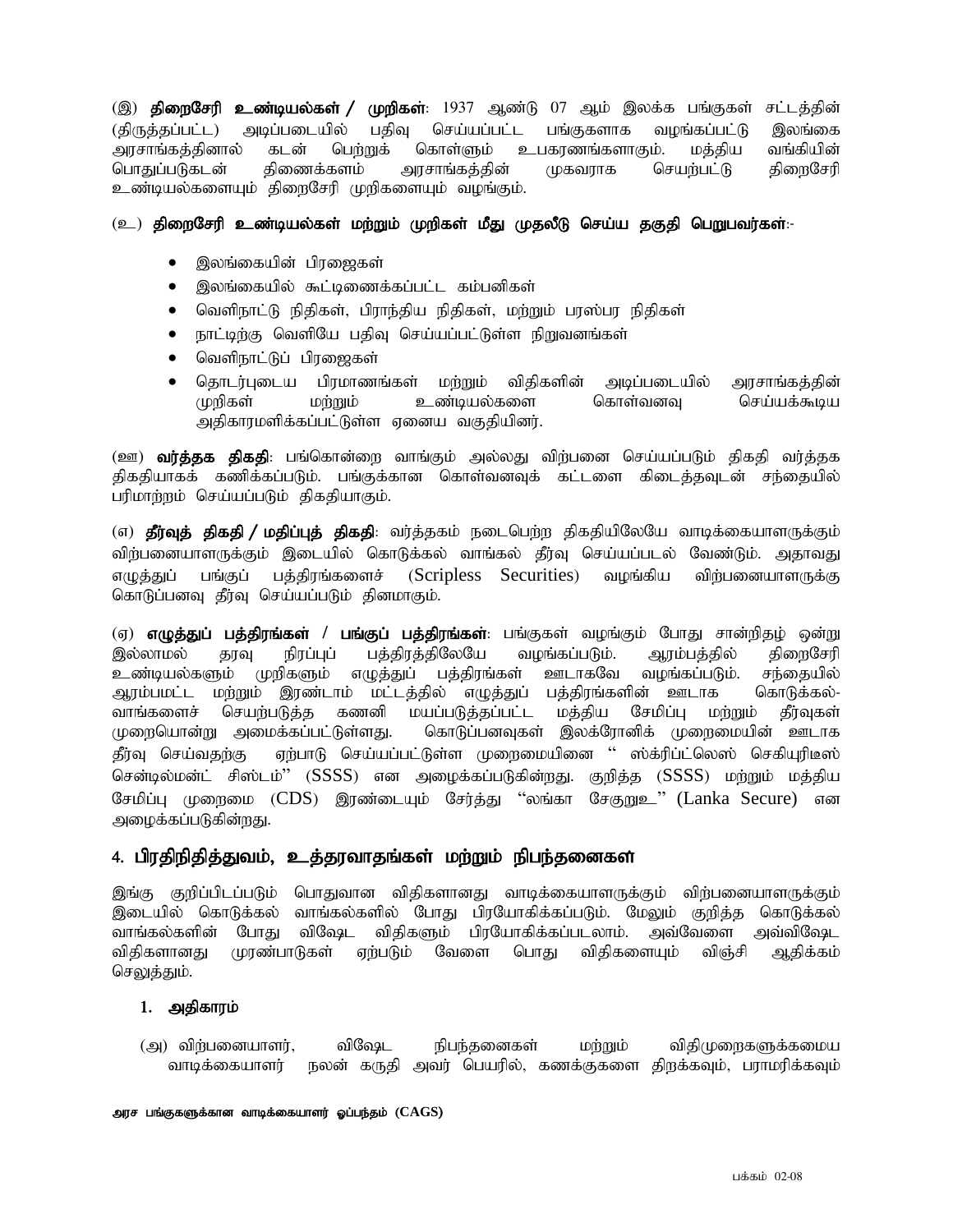மற்றும் எழுத்துமூலப் பங்குப்பத்திரகளை வைத்திருக்கவும் அதிகாரம் உடையவராக இருப்பார்.

(ஆ)கீழே வரையரை செய்யப்பட்டுள்ளதன்படி வாடிக்கையாளரினால் அதிகாரமளிக்கப்பட்ட நபர்களுடன் விற்பனையாளர் தொடர்புகளை மேற்கொள்ள முடியுமாக இருக்கும் அல்லது<br>வாடிக்கையாளரிடமிருந்து அதிகாரமளிக்கப்பட்ட நபர்கள் தொடர்பில் மாற்றங்கள் வாடிக்கையாளரிடமிருந்து அதிகாரமளிக்கப்பட்ட நபர்கள் தொடர்பில் மாற்றங்கள் ஏற்படுத்தியது தொடர்பில் எமுத்துமூல அறிவித்தல் கிடைக்கும் வரை விற்பனையாளர் ஸ்க்ரிப்ட்லெஸ் செகியுரிடீஸ் சென்டில்மன்ட் சிஸ்டம்'' (SSSS) முறைமைக்குப் பொருந்தும் வகையில் செயற்பாடுகளை மேற்கொள்ளலாம். அத்துடன் வாடிக்கையாரால்<br>மாற்றங்கள் ஏற்படுத்தும் சந்தர்ப்பக்கில் விர்பனையாளருக்கு அகன்படி செயர்பட மாற்றங்கள் ஏற்படுக்கும் சந்தர்ப்பக்கில் விற்பனையாளருக்கு அகன்படி செயற்பட போதுமான காலம் வழங்கப்படல் வேண்டும்.

(இ) விஷேட நிபந்தனைகளில் வழங்கப்பட்டுள்ள அதிகாரங்களுக்கமைய விற்பனையாளர், வாடிக்கையாளரின் அறிவுறுத்தல்கள் இன்றி பரிமாற்றங்களைச் செய்யலாம்.

(ஈ) விஷேட நிபந்தனைகளில் வழங்கப்பட்டுள்ள அதிகாரங்களுக்கமைய விர்பனையாளர், முதிர்வடையும் முறிகள் மற்றும் உண்டியல்கள் தொடர்பில் வாடிக்கையாளர் சார்பாக கொடுப்பனவுகளைப் பெற்றுக் கொள்ளவும் மற்றும் முறிகள் மற்றும் உண்டியல்கள் தொடர்பில்<br>வாடிக்கையாளருக்கு உரித்தானதில் பரிமாற்றங்களை மேற்கொள்ளவும் விற்பனையாளர் வாடிக்கையாளருக்கு உரித்தானதில் பரிமாற்றங்களை மேற்கொள்ளவும் விற்பனையாளர் அதிகாரமுடையவராக இருக்கின்றார்.

(உ) விற்பனையாளர், வாடிக்கையாளரின் பங்குக் கணக்கில் வரவு மற்றும் செலவு மீதிகளில் வமுக்கள் ஏதும் எற்படின் அதைத் திருத்தவும் அது தொடர்பில் எமுத்து மூலமான அறிவித்தலை வாடிக்கையாளருக்கு வழங்கவும் முடியுமானவராக இருப்பார்.

### 2. தொடர்பாடல்

வேறு விதங்களில் உடன்பட்டாலன்றி, வாடிக்கையாளர் மற்றும் விற்பனையாளர் தங்களுக்கிடையில் தகவல்களை எழுத்துமூலம், தொலைநகல் ஊடாக அல்லது வேறு வகையான இலக்டேரானிக் ஊடகங்கள் ஊடாக விர்பனையாளர் எற்றுக் கொள்ளும் வகையில் பரிமாறிக் கொள்ளலாம். தொடர்பாடலின் போது பின்பற்றப்பட வேண்டிய அல்லது உடன்பட்டுள்ள பாதுகாப்பு முறைமைகளுக்கு வாடிக்கையாளர் உடன்படுதல் வேண்டும். அவ்வாறு உடன்படாத பட்சத்தில் பாதுகாப்பு பலவீனத்தால் விற்பனையாளருக்கு ஏதும் இழப்புக்கள் ஏற்படுமாயின் அதற்கு வாடிக்கையாளர் பொறுப்பாக வேண்டும்.

### 3. செயல்திறன்

(அ) முதற்தர விற்பனையாளர் தொழிற்றுறையில் பின்பற்றப்பட்டு வரும் நியமங்கள் மற்றும் செயல் முறைகளுக்கேற்ப வாடிக்கையாளர் சார்பில் பரிமாற்றங்களை மேற்கொள்ளும் போது அதற்குரிய கடமைகளை உரிய முறையில் நிறைவேற்ற வேண்டியதுடன் நம்பிக்கை மற்றும் அதிகூடிய கவனத்தையும் கொண்டிருத்தல் வேண்டும்.

(ஆ) அரசின், விதிகள் சட்டதிட்டங்கள், பிரமானங்கள் மற்றும் தேவைப்பாடுகளை வாடிக்கையாளரோ அல்லது விற்பனையாளரோ மீறினாலன்றி பரிவர்த்தனையின் போது ஏற்படும் ஏதும் பிழைகள் மற்றும் இழப்புக்களுக்கு இரு சாராரும் பொறுப்பாக மாட்டார்கள்.

### 4. வாடிக்கையாளர் தகவல்கள்

(அ) பங்குக் கணக்கை முறையாக பராமரிப்பதற்குத் தேவையான அனைத்து வகையான அவணங்கள், மற்றும் தகவல்களை எவ்வித தயக்கமும் இன்றி விற்பனையாளரிடம்,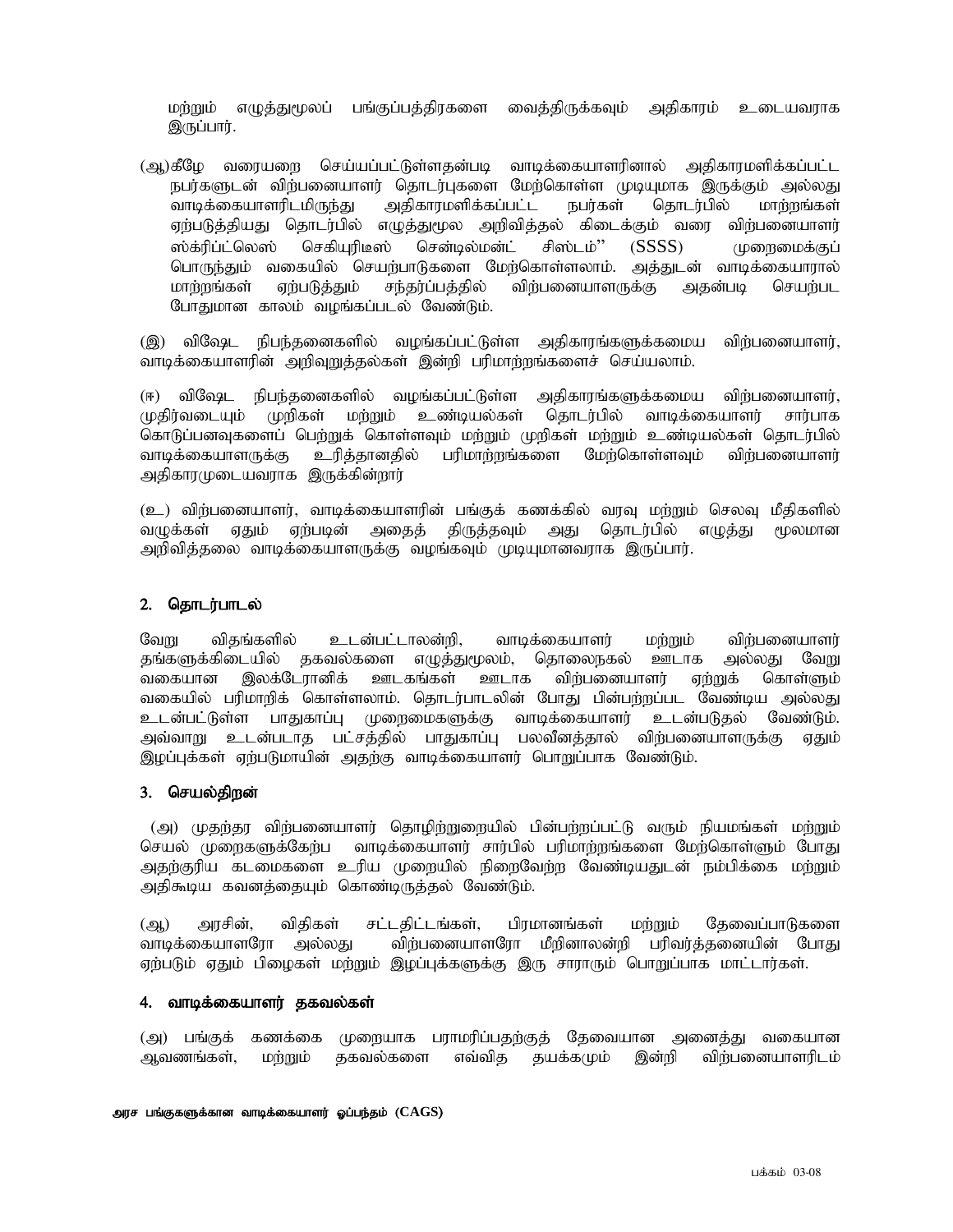கையளித்தல் வேண்டும். வாடிக்கையாளரின் தகவல்களில் ஏதும் மாற்றங்கள் எற்படின் அது தொடர்பில் விர்பனையாளருக்கு உடனடியாக அறிவிக்கப்படல் வேண்டும்.

(ஆ) வாடிக்கையாளரினால் வழங்கப்பட்ட தகவல்களின் இரகசியத் தன்மையைப் பாதுகாப்பது விர்பனையாளரின் பொறுப்பாக இருப்பதுடன் வாடிக்கையாளரின் அனுமதியின் பேரில் அல்லது சட்டத்தின் அவசியத் தன்மைக்கேற்ப மூன்றாம் வகுப்பாருக்கு தகவல்கள் பரிமாறப்படும்.

### 5. பொறுப்பு மற்றும் இழப்பீடு

(அ) மறைமுகமாக ஏற்படும் ஏதாவது சம்பவங்கள் மற்றும் நட்டங்கள் அல்லது சேதங்களுக்கு விற்பனையாளர் மற்றும் வாடிக்யைாளரே பொறுப்பாக இருப்பர்.

(ஆ) விற்பனையாளர், விற்பனையாளரின் ஊழியர்கள் மற்றும் அவரின் பிரதிகள் மூலம் ஏற்படும் நட்டங்களுக்கு மட்டுமே விற்பனையாளர் பொறுப்பெடுப்பார். வாடிக்கையாளர் அல்லது வாடிக்கையாளரின் பிரதிநிதிகளால ஏற்படுத்தப்படும் இழப்புக்களுக்கு விற்பனையாளர்  $\sigma$ வ்வகையிலும் பொறுப்பாக மாட்டார்.

(இ) பொது நிபந்தனைகள் மற்றும் விஷேட நிபந்தனைகளுக்கு அமைவாக வாடிக்கையாளரினால் வழங்கப்படும் அறிவுறுத்தல்களின் நடவடிக்கைகளை மேற்கொண்டு அதன் விளைவாக விற்பனையாளருக்கு ஏதும் இழப்புக்கள் ஏற்படின் அவ் இழப்பீட்டுக்காக வாடிக்கையாளர் பொறுபேற்றுக் கொள்வார். கொடுப்பனவு தீர்வு செய்யப்பட வேண்டிய தினம் தொடர்பிலும் அதனுடன் தொடர்பற்ற வேறு கொடுப்பனவுகள் தொடர்பிலும் விற்பனையாளருக்கு ஏற்படும் நட்டங்கள் இதில் உள்ளடங்கும்.

#### 6. கட்டணங்கள், வரிகள் மற்றும் விதிப்புகள்

(அ) விந்பனையாளரினால் வரையறை செய்யப்பட்டுள்ள அடிப்டையில் கட்டணங்களையும்<br>செலவுகளையும் வாடிக்கையாளரினால் முகவருக்கு கொடுப்பனவு செய்யப்படும். முகவர் முகவருக்கு கொடுப்பனவு செய்யப்படும். முகவர் விரும்பினால் கட்டணங்களை முற்றாகவோ அல்லது பகுதியளவிலோ இரத்துச் செய்யலாம்.

(ஆ) வாடிக்கையாளர் சார்பில் விர்பனையாளர் மேற்கொண்ட பங்குப் பரிமாற்றல்கள் தொடர்பான அனைத்துச் செலவுகளையும் (கட்டணங்கள் மற்றும் அனைத்து வரிகளும் உட்பட) வாடிக்கையாளர் விற்பனையாளருக்குச் செலுத்துதல் வேண்டும்.

### 7. உரிமை மற்றும் தீர்வு செய்தல்

(அ) விற்பனையாளருக்கு வரவேண்டிய கொடுப்பனவுகள் அனைத்தும் தீர்க்கப்படும் வரை வாடிக்கையாளரின் பங்குகள் பரிவர்க்கனை கொடர்பில் அவரின் சார்பாகப் பெர்றுக் கொள்ளப்பட்ட அனைத்து பண வரவுகளும் விற்பனையாளரின் கணக்கில் நிறுத்தி வைக்கப்பட்டிருக்கும்.

(ஆ) விற்பனையாளர் நிறுத்தி வைத்திருக்கும் நிதித் தொகையில் வாடிக்கையாளரிடமிருந்து விர்பனையாளருக்கு வர வேண்டிய ஏதும் கொடுப்பனவுகள் இருப்பின் அத்தொகைகளைக் கழித்துக் கொள்வதற்கு அனைத்து உரிமைகளையும் விற்பனையாளர் கொண்டுள்ளார்.

#### 8. ஒப்பந்த உறுதி மற்றும் வாடிக்கையாளர் அறிக்கை

(அ) வாடிக்கையாளர் சார்பாக மேற்கொண்ட ஒவ்வொரு பரிவர்த்தனை தொடர்பிலும் விற்பனையாளர் எழுத்துபூர்வ உறுதிப்படுத்தலை அனுப்புதல் வேண்டும்.

(ஆ) வாடிக்கையாளருக்குத் தேவையான அறிக்கைகளைப் பெற்றுக் கொள்வதற்கு இலங்கை மத்திய வங்கியினால் ஏற்படுத்திக் கொடுக்கப்பட்டுள்ள வசதிகளைப் பாவித்து மின்அஞ்சல் மூலமாகவோ அல்லது தபால் மூலமாகவோ பெற்றுக் கொள்ளலாம்.

#### அரச பங்குகளுக்கான வாடிக்கையாளர் ஓப்பந்தம் ( $\mathrm{CAGS})$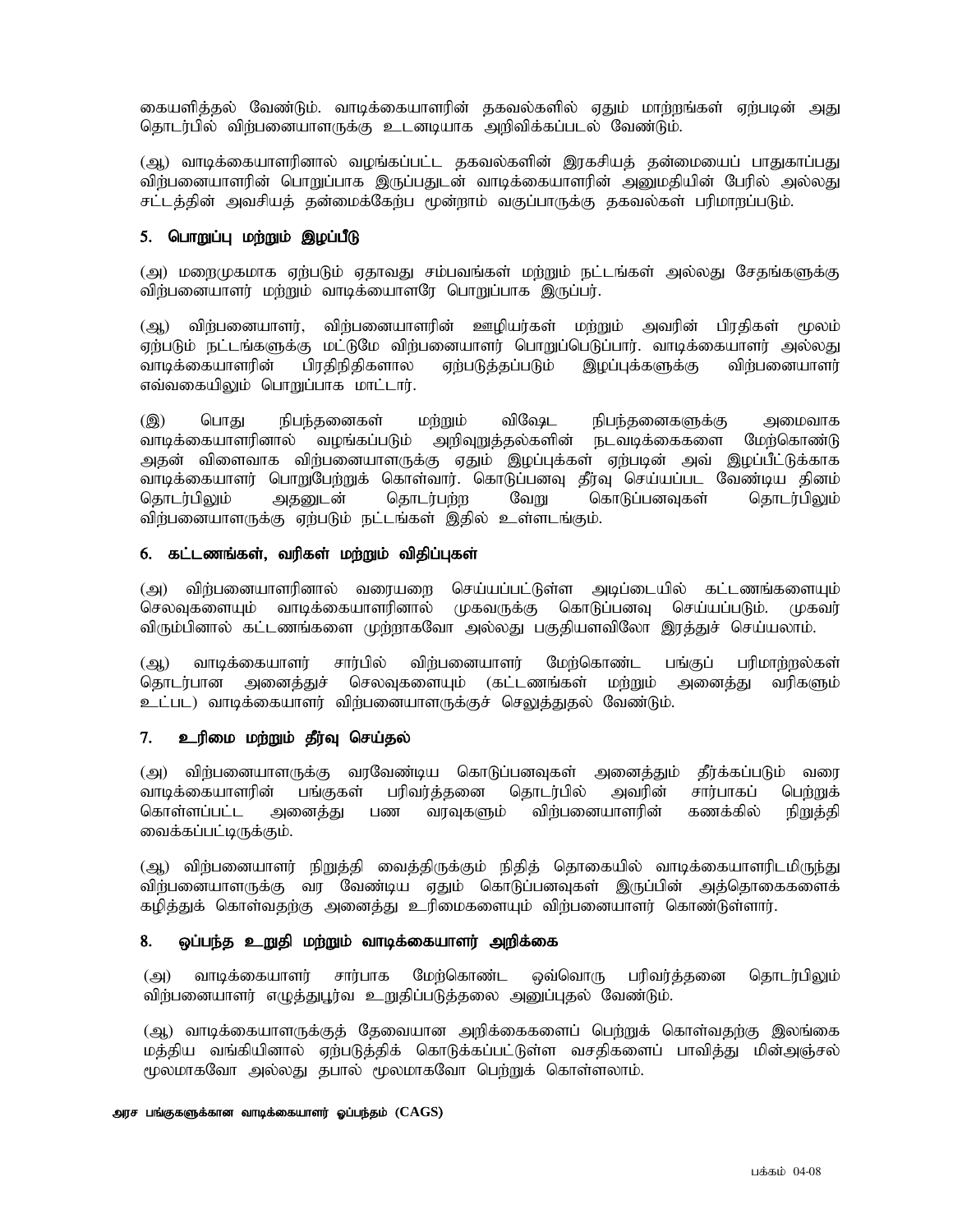(இ) விற்பனையாளரினால் அல்லது மக்கிய வங்கியினால் வமங்கப்பட்ட அறிக்கைகளில் ஏதும் வமுக்கள் காணப்படின் அது தொடர்பில் 14 நாட்களுக்குள் எமுக்து மூலம் தெரியப்படுத்தல் வேண்டும்.

(ஈ) பங்குகள் முதிர்ச்சியடைவதற்கு 07 கலண்டர் நாட்களுக்கு முன்னதாக விர்பனையாளருக்கு அது தொடர்பில் தெரியப்படுத்தல் வேண்டும் என்பதில் வாடிக்கையாளர் உடன்படுகின்றார். முதிர்ச்சி தொடர்பில் வாடிக்கையாளரிடமிருந்து எவ்வித<br>அறிவுறுத்தல்களும் கிடைக்கப் பெறாவிடின், வாடிக்கையாளர் சாசனத்தின் அறிவுறுத்தல்களும் கிடைக்கப் விதிமுறைகளுக்கிணங்க முந்தைய பரிவர்த்தனை காலத்திற்கு அதிகமாக இல்லாத காலத்திற்கு விற்பனையாளர் இந்த வருவாயை மீண்டும் முதலீடு செய்யலாம்.

### 9. அறிவுறுத்தல்கள்

விற்பனையாளர் மற்றும் வாடிக்கையாளர் தமக்கிடையே இவ்வுடன்படிக்கை தொடர்பில் தொடர்பு கொள்ள வேண்டிய நபரின் பெயர், முகவரி, பதவி மற்றும் ஏனைய தொடர்பாடல்<br>முகவரிகளைப் பரிமாறிக் கொள்ள ஒப்புக் கொண்டுள்ளார்கள். இரு சாராரினாலும் முகவரிகளைப் பரிமாறிக் கொள்ள ஒப்புக் கொண்டுள்ளார்கள். இரு சாராரினாலும்<br>வழங்கப்பட்ட முகவரிகளுக்கு அனைத்து தொடர்பாடல்களையும் மேற்கொள்ளப்பட வழங்கப்பட்ட முகவரிகளுக்கு அனைத்து தொடர்பாடல்களையும் மேற்கொள்ளப்பட வேண்டியதுடன் ஏதும் மாற்றங்கள் ஏற்படின் இரு சாராரும் தெரியப்படுத்திக் கொள்ளுதல் வேண்டும்.

### 10. முறைப்பாடுகளும் தீர்த்தலும்

வாடிக்கையாளருடன் ஏற்படும் பிணக்குகள், முதற்தர விற்பனையாளர்களுக்காக வேண்டி மத்திய வங்கியினால் வெளியிடப்பட்டுள்ள வாடிக்கையாளர் சாசனத்தின் 14 ஆம் பிரிவில் குறிப்பிடப்பட்டுள்ள முரண்பாடுகளைத் தீர்க்கும் பிரமாணங்களின் அடிப்படையில் பிணக்குகள், முறைப்பாடுகள் மற்றும் முரண்பாடுகள் கீர்ப்பகற்கு வப்புக் கொள்ளப்படுகின்றது.

### 11. திருத்தங்கள்

விற்பனையாளர், வாடிக்கையாளருக்கு சேவைகளில் மாற்றங்கள் அல்லது திருத்தங்கள் ஏதும்<br>செய்யவேண்டியிருப்பின் அது தொடர்பில் வாடிக்கையாளருக்கு ஒரு மாதத்துக்குக் செய்யவேண்டியிருப்பின் அது தொடர்பில் வாடிக்கையாளருக்கு ஒரு மாதத்துக்குக் குறையாமல் எழுத்துமூல முன்னரிவித்தலை வழங்குதல் வேண்டும்.

#### $12.$  மொழியும் தொடர்பாடலும்

விர்பனையாளர் ஆங்கில மொமி மூல கொடர்பாடலையே விரும்பும் அதே வேளை வாடிக்கையாளர் தான் விரும்பிய மொழியில் அதாவது சிங்களம் அல்லது தமிழ் மொழிகளில் தனக்குத் தேவையான ஆவணங்களையும், தரவுகளையும் பெற்றுக் கொள்ள உரிமையுடையவராக இருப்பார்.

#### 13. பிரயோகிக்கப்படும் சட்டம்

வாடிக்கையாளருக்கு வழங்கும் சேவைகள் தொடர்பில் விற்பனையாளர் எல்லா நேரங்களிலும் குறித்த விடயத்துடன் பொருத்தமுடைய இலங்கையின் எழுதப்பட்ட சட்டதிட்டங்களுக்கு பூரணமாக கட்டுப்பட்டு நடப்பதை உறுதிப்படுத்துகின்றார்.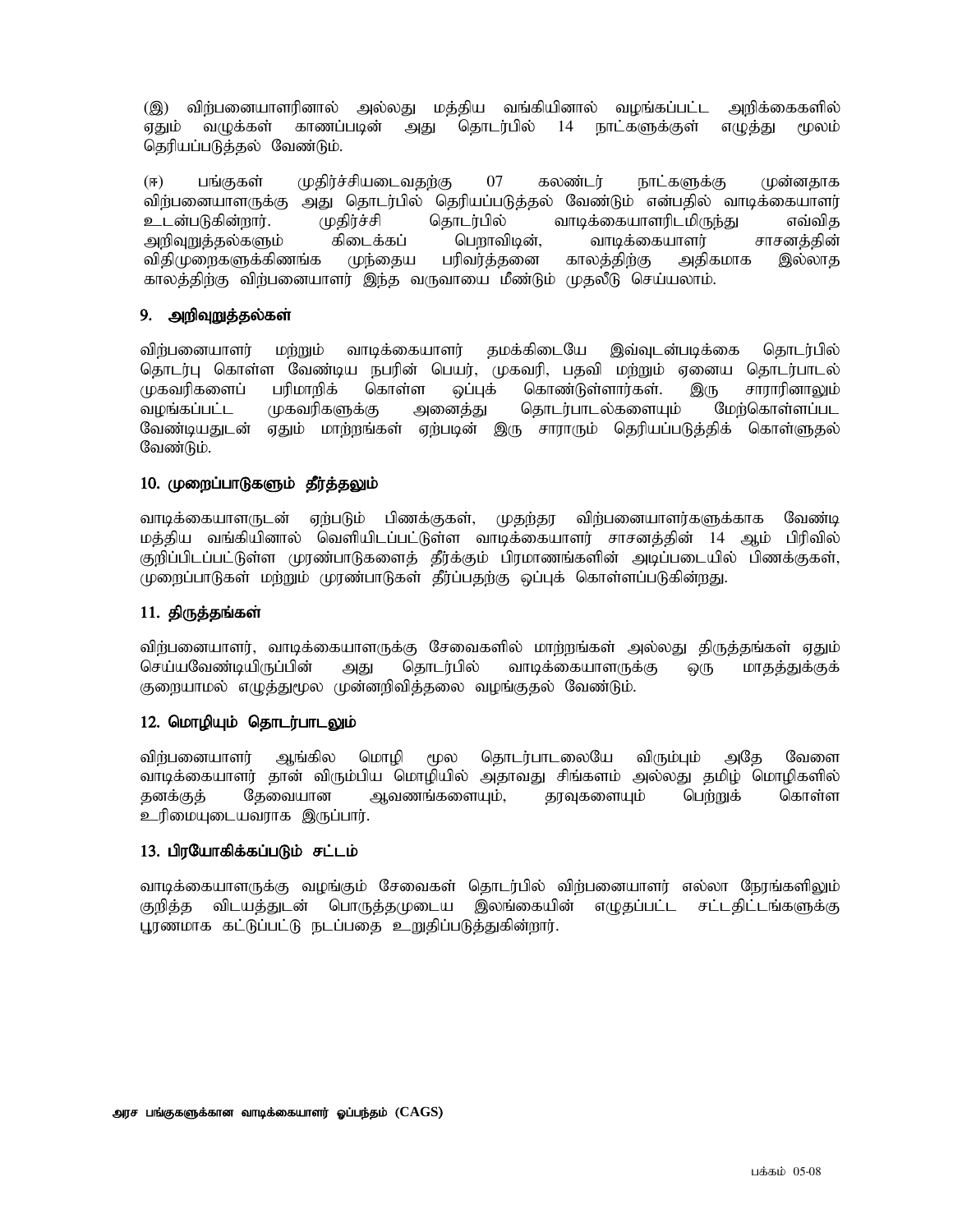இரு சாராரும் சாட்சிகளின் முன்னிலையில் கீழே குறிப்பிடப்பட்டுள்ள திகதி, மாதம் tUlj;jpy; ,e;j Mtzj;jpd; efy; gj ;jpuj;jpy; ,zf;fg;ghL nfhOk;gpy; itj;J எட்டப்படுகின்றது.

# பெஸ்ட் கெபிட்டல் டிரசரீஸ் பிஎல்சி

| கையொப்பம்                                                                     |               |
|-------------------------------------------------------------------------------|---------------|
|                                                                               |               |
|                                                                               |               |
| சாட்சிகள்                                                                     |               |
|                                                                               |               |
| ( <i>வாடிக்கையாளர்</i> தனி / கூட்டாக முன்வரும் போது)                          |               |
| கையொப்பம் (1)                                                                 | கையொப்பம் (2) |
|                                                                               |               |
| சாட்சிகள்                                                                     |               |
|                                                                               |               |
| ( <i>வாடிக்கையாளர்</i> கம்பனியொன்றாக இருக்கும் போது)                          |               |
| கம்பனியின் பொதுவான முத்திரை<br>கொழும்பில் வைத்து பணிப்பாளர்களின் முன்னிலையில் | ஒப்பம்        |
| ஆகியோர் முன்னிலையில்  அன்று மாதம்                                             | ஒப்பம்        |
| ………… ஆண்டு இடப்பட்டது.<br>சாட்சிகள்:                                          |               |
|                                                                               |               |
|                                                                               |               |
| மாதம்ஆண்டு கொழும்பு இல் இக் கையொப்பம் இடப்படல் வேண்டும்.                      |               |
| கையொப்பம் (1)                                                                 | கையொப்பம (2)  |
|                                                                               |               |
| சாட்சிகள்                                                                     |               |
|                                                                               |               |

அரச பங்குகளுக்கான வாடிக்கையாளர் ஓப்பந்தம் ( $\mathrm{CAGS}\text{)}$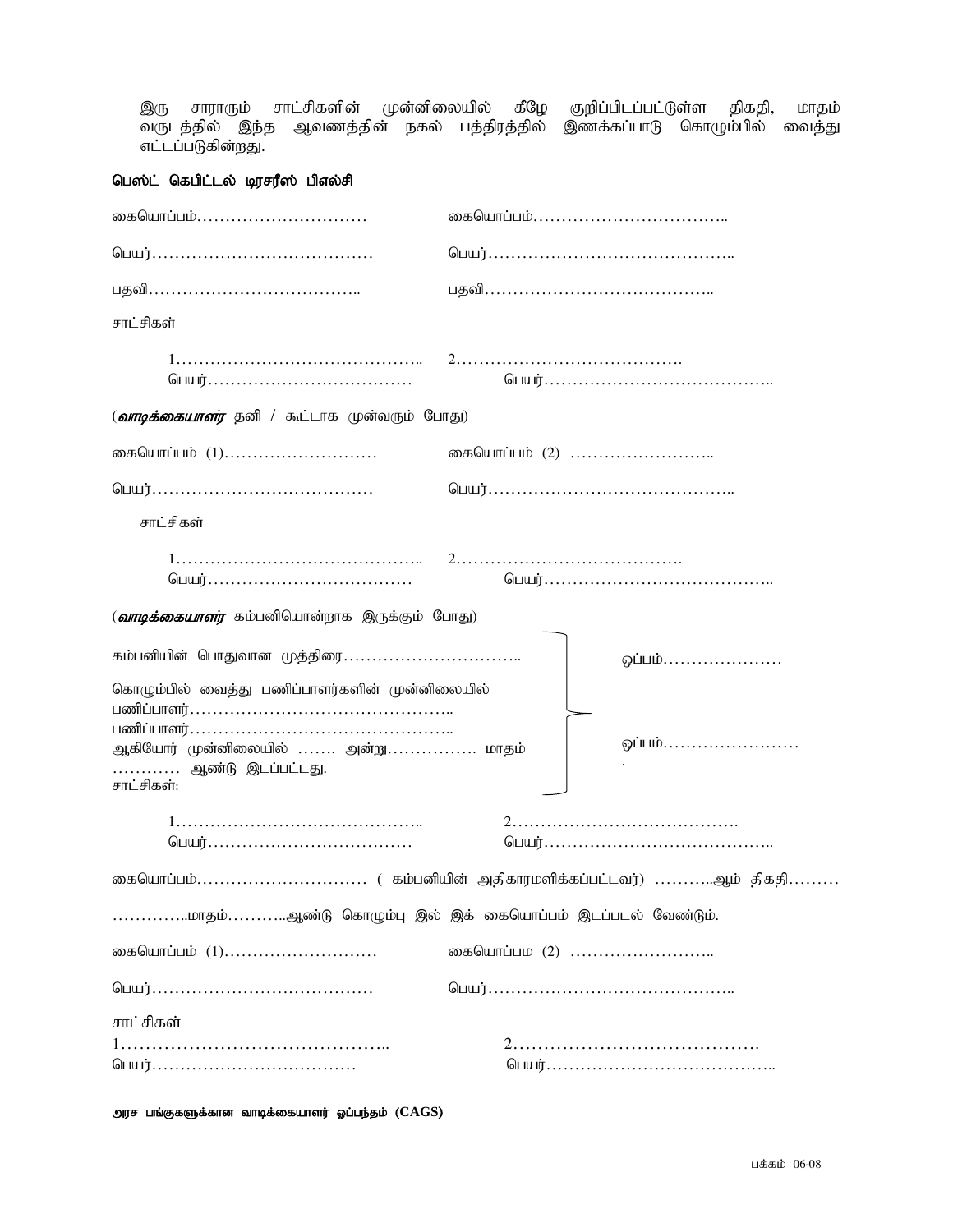## 14. முறைப்பாடுகளும் தீர்வுகளும்

- 14.1 ஒரு முதற்தர விற்பனையாளர் வாடிக்கையாளரின் முறைப்பாடுகளை தீர்த்து வைப்பதற்கு நடவடிக்கை எடுத்தல் வேண்டும்.
- 14.2 ஒரு முதற்தர விற்பனையாளர் வாடிக்கையாளரிடமிருந்து வாய்மூலமான முறைப்பாடொன்றைப் பெற்றுக் கொள்வாராயின், குறித்த முறைப்பாட்டை விற்பனையாளர்களின் முறைப்பாட்டைக் கையாளும் விதிமுறைகளுக்கு ஏற்ப கையாள்வதற்கு வாடிக்கையாளருக்கு வாய்ப்பளிக்க வேண்டும்.
- 14.3 முறைப்பாடுகளைக் கையாளல் தொடர்பில் எழுத்து மூலமான பிரமாணங்களை விர்பனையாளர் கொண்டிருத்தல் வேண்டும். முறைப்பாடுகள் 05 அலுவலக நாட்களுக்குள் தீர்த்து வைக்கப்படின் இப்பிரமாணங்களைப் பிரயோகிக்க<br>அவசியமேற்படாது. இருந்த போதும் ஆவணப்படுத்தல் அவசியமாகும். இப் அவசியமேற்படாது. இருந்த போதும் ஆவணப்படுத்தல் அவசியமாகும். இப் பிரமாணங்கள் ஆகக்குரைந்தது பின்வரும் விடயங்களைக் கொண்டிருத்தல் வேண்டும்.

(அ) முதற்தர விற்பனையாளர் தம்மிடம் முறைப்பாடு கிடைத்தது தொடர்பில் 05 அலுவலக நாட்களுக்குள் வாடிக்கையாளருக்குத் தெரியப்படுத்தல் வேண்டும்.

(ஆ) ஒரு முதற்தர விற்பனையாளர் வாடிக்கையாளரின் முறைப்பாடுகளைக் கையாள்வதற்கு அலுவலகத்தில் ஒன்றுக்கு மேற்பட்ட அலுவலர்களை அமர்த்தி முறைப்பாடுகள் கையாளப்படுகின்றதா அல்லது இடைநிறுத்தப்பட்டுள்ளதா என்பது தொடர்பில் வாடிக்கையாளர்களுக்கு தெளிவுகளை வழங்குதல் வேண்டும்.

(இ) ஒரு முதற்தூ விற்பனையாளர் வாடிக்கையாளரின் முறைப்பாட்டின் மீது மேற்கொள்ளப்படும் புலனாய்வு தொடர்பில் தொடர்சியான பின்னூட்டல்களை எழுத்து மூலம் வழங்க வேண்டும். ஒவ்வொரு பின்னூட்டல்களுக்கும் இடையே இருக்க வேண்டிய ஆகக் கூடிய கால இடைவெளி 20 நாட்களாகும்.

(<) xU Kjw;ju tpw;gidahsu; thbf;ifahsupd; Kiwg ;ghl;bd; k PJ மேற்கொள்ளப்படும் புலனாய்வை மேற்கொண்டு தீர்வை வழங்க ஆகக்கூடியது 40 அலுவலக நாட்களை எடுத்தல் வேண்டும். குறித்த காலத்துக்குள் தீர்க்கப்பட<br>முடியாது விடின் எழுத்து மூலமாக வாடிக்கையாளருக்குக் கெரியப்படுக்க முடியாது விடின் எழுத்து மூலமாக வாடிக்கையாளருக்குத் தெரியப்படுத்த<br>வேண்டியதுடன் புலனாய்வுக்காக மேலதிக காலத்தைக் கேட்டுப் பெறலாம். வேண்டியதுடன் புலனாய்வுக்காக மேலதிக காலத்தைக் கேட்டுப் பெறலாம். வாடிக்கையாளர் குறித்த முறைப்பாட்டை நிதியியல் ஒம்புட்ஸ்மன் அவர்களுக்கு அனுப்புவதற்கு விரும்புவாராயின் சகல விபரங்களையும் விற்பனையாளர் வழங்குதல் வேண்டும். அத்துடன்

(உ) முறைப்பாட்டின் மீதான புலனாய்வு நிறைவு பெற்றதன் பின்னர் 05 நாட்களுக்குள் விர்பனையாளர் பின்வருவன தொடர்பில் வாடிக்கையாளருக்கு எழுக்கு மூலம் தெரியப்படுத்தல் வேண்டும்

- $(i)$  புலனாய்வின் முடிவு
- (ii) ஏதாவது பொருத்தமான தீர்ப்பனவுகள் கிடைக்கப் பெற்றிருப்பின்

 $(iii)$  குறித்த விடயத்தை நிதியியல் ஒம்புட்ஸ்மன் அவர்களுக்கு வாடிக்கையாளர் தெரியப்படுக்கு முடியும் எனவும்

(iv) நிதியியல் ஒம்புட்ஸ்மன் அவர்களைத் தொடர்பு கொள்ள வேண்டிய முகவரி